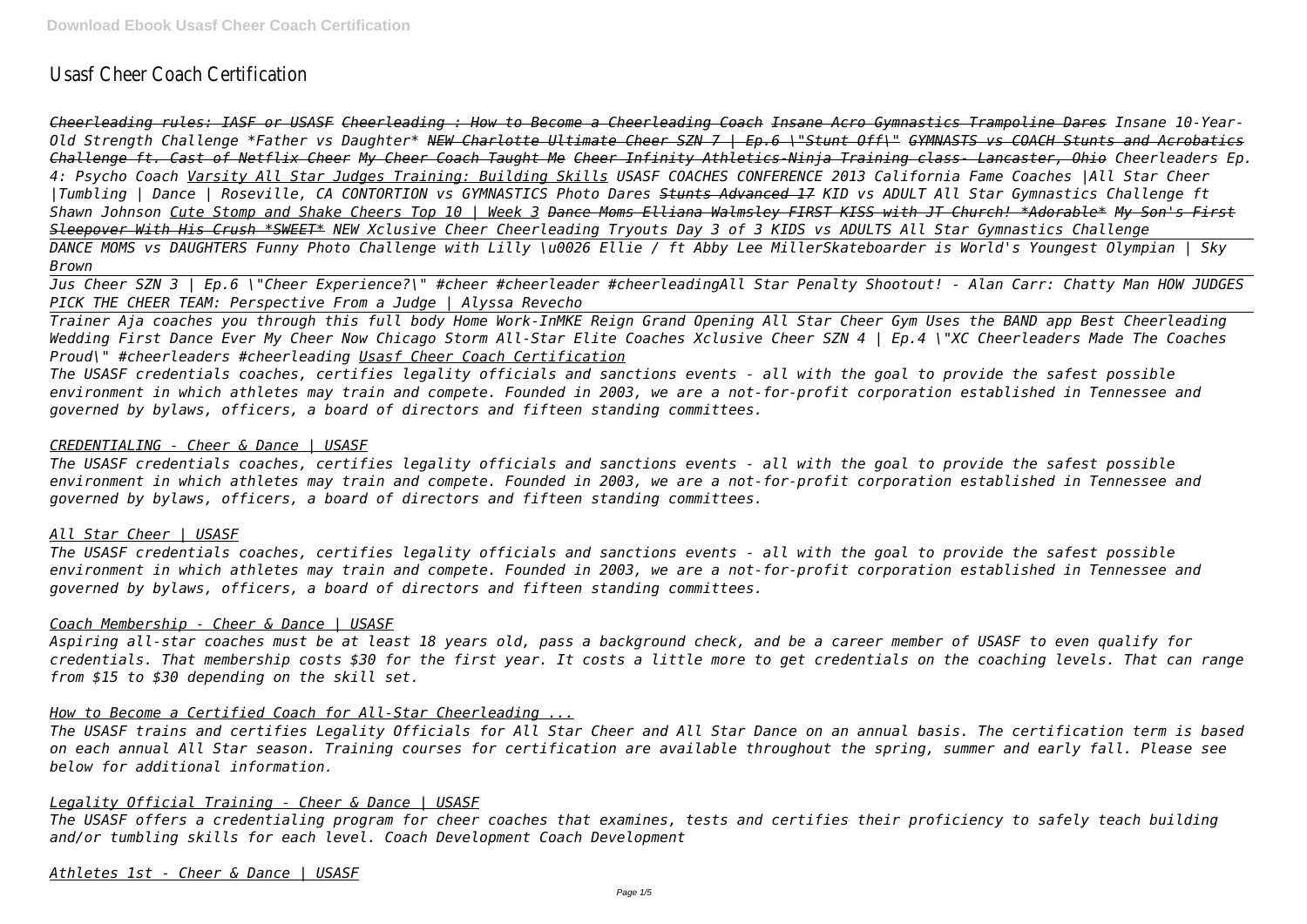*The USASF reinforces its rules and safety guidelines through coach credentialing to ensure that cheer coaches are proficient in teaching appropriate skill progressions and safety judge certification that equips safety judges with the knowledge and resources to enforce safety rules during competition.*

*All Star Cheer & Dance Rules | USASF US All Star Federation: - Cheer & Dance | USASF*

#### *US All Star Federation: - Cheer & Dance | USASF*

*The USASF credentials coaches, certifies legality officials and sanctions events - all with the goal to provide the safest possible environment in which athletes may train and compete. Founded in 2003, we are a not-for-profit corporation established in Tennessee and governed by bylaws, officers, a board of directors and fifteen standing committees.*

#### *U.S. All Star Federation - Cheer & Dance | USASF*

*Cheer Coach Training: Building From the Ground Up Future Cheer, the UK's leader in safety and technical training, is proud to present a new chapter of excellence in coach education: "Building From the Ground Up!" This is the recognised British Cheerleading qualification making you insurable by Hiscox Insurance Ltd and Perkins Slade to teach.*

#### *British Cheerleading - Future Cheer*

*PRICE: 12 months of CCA Membership (\$34/month) COURSE LENGTH: 150 hours DELIVERY: Online home study, practical component & validation, coursework submission CERTIFICATE: CCA Gold Physical Certificate SUITABLE FOR: Cheer coaches looking to achieve a higher standard of certification and coaching knowledge PREREQUISITES: CCA1, CCA2, CCA3, CCA4, CCA5, CCA6, CCA7, CCA8, CCA9, CCA10, CCA11 + folio submission and practical validation. 12 month membership.*

#### *Cheer Coach Online Courses | USCCE Accredited*

*Modified version of the USA Cheer Safety & Risk Management Certification geared towards coaching young athletes ; Available under Take a Course in the USA Cheer Member Home; USA Cheer Safety & Risk Management Certification (every 4 years) Available under Take a Course in the USA Cheer Member Home; First Choice Background Screening (every 2 years)*

#### *USA Cheer Coach Membership - USA Cheer*

*Through The United States Center for Coaching Excellence (USCCE), Cheer Conditioning Academy has successfully accredited its coaching education program under the USCCE's National Committee for Accreditation of Coaching Education (NCACE) receiving Domain Specific Level 3 accreditation for Physical Conditioning and Teaching and Communication.*

#### *About Cheer Conditioning Academy*

*USA Cheer Coaches Summit! USA Cheer Safety & Risk Management. USA Cheer Safety & Risk Management; Coach Credential Search; Proof of Membership/Certification; USA Cheer Youth Safety & Risk Management; Coaching Young Athletes; Identifying the Maltreatment of Children (for Coaches and Officials) ... USASF; STUNT. Visit STUNT the Sport; EVENTS. USA ...*

#### *training courses - USA Cheer*

*USA Cheer "Return to Cheer and STUNT" Guidelines Published: July 21, 2020 USA Cheer supports the return of cheer and STUNT activities while keeping the health and safety of the athletes as the priority. The following document provides guidance and recommendations for resuming athletic activity in cheer. This is a living document, which may be updated as*

#### *USA Cheer "Return to Cheer and STUNT" Guidelines*

*The safety of the athletes is a coach's number one priority, so being AACCA certified just validates the correct ways to teach athletes and to keep a safe environment in the gym. The cost of AACCA certification is \$75 per coach, and expires after four years. After a gym and*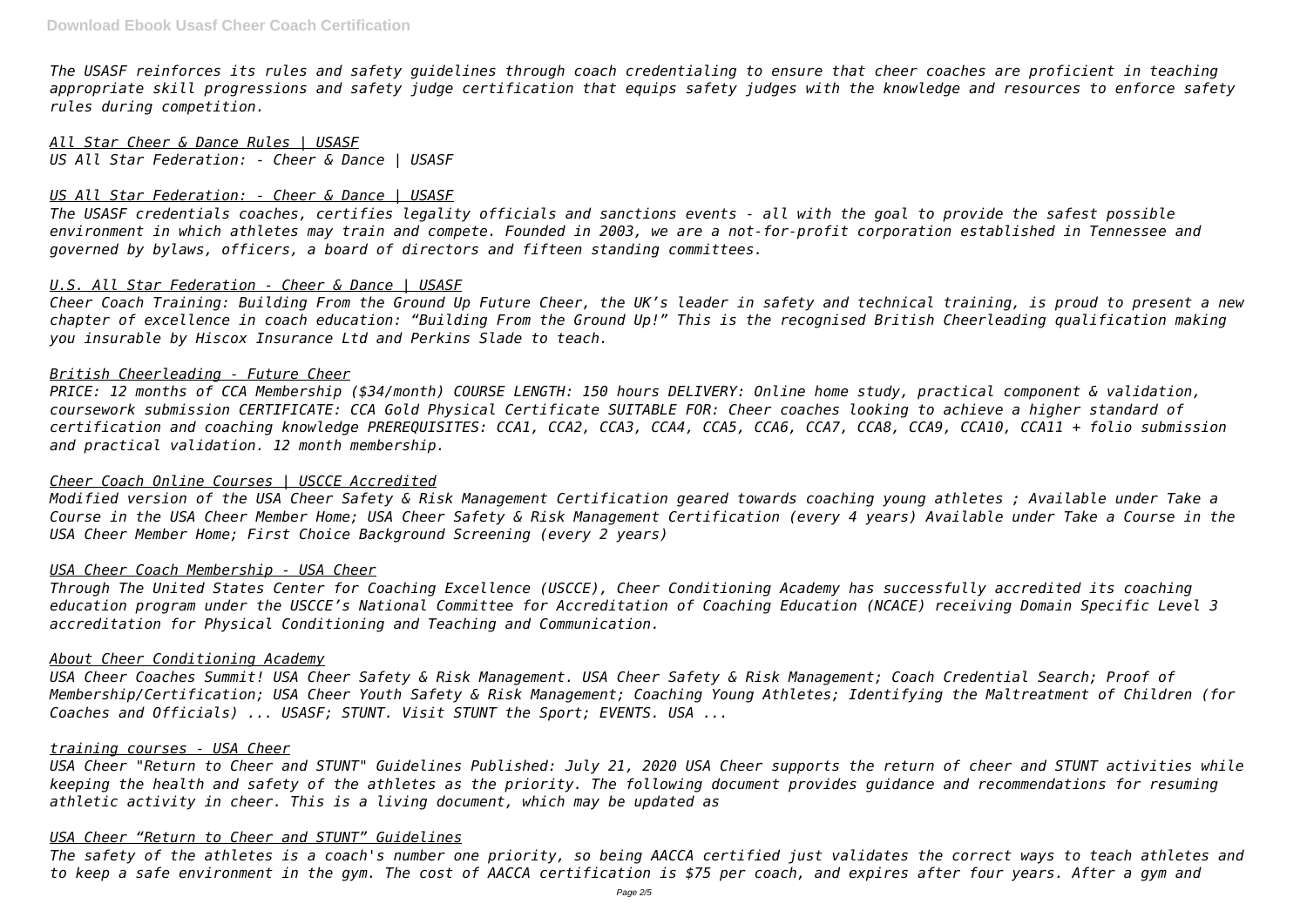*coaches are certified, the next to be certified is the athletes.*

# *USASF Certification - EzineArticles*

*The AACCA Safety Certification Course is available online at www.aacca.org. The AACCA Certification is valid for five years, however, MN currently does not require coaches to be re-certified after their certification expires. A list of scheduled Stunt Progression Courses is available on the Cheerleading page of the MSHSL website at www.mshsl.org*

## *Education - MN Cheerleading Coaches Association*

*To become a fully "Certified" coach, you must send in the following documents required by BC (respect in sport, concussion training, basic coaching course, proof of valid first aid and criminal record check). Submit all the documents to bccacoach@gmail.com and you will receive a "Certified" certificate within 7 days.*

## *Credentialing – B.C. Cheerleading Association*

*The American Association of Cheerleading Coaches and Administrators (AACCA) has opened the first ever online cheerleading safety course. After several months of development, the course is now available online, now making safety courses more accessible and consistent.*

*Cheerleading rules: IASF or USASF Cheerleading : How to Become a Cheerleading Coach Insane Acro Gymnastics Trampoline Dares Insane 10-Year-Old Strength Challenge \*Father vs Daughter\* NEW Charlotte Ultimate Cheer SZN 7 | Ep.6 \"Stunt Off\" GYMNASTS vs COACH Stunts and Acrobatics Challenge ft. Cast of Netflix Cheer My Cheer Coach Taught Me Cheer Infinity Athletics-Ninja Training class- Lancaster, Ohio Cheerleaders Ep. 4: Psycho Coach Varsity All Star Judges Training: Building Skills USASF COACHES CONFERENCE 2013 California Fame Coaches |All Star Cheer |Tumbling | Dance | Roseville, CA CONTORTION vs GYMNASTICS Photo Dares Stunts Advanced 17 KID vs ADULT All Star Gymnastics Challenge ft Shawn Johnson Cute Stomp and Shake Cheers Top 10 | Week 3 Dance Moms Elliana Walmsley FIRST KISS with JT Church! \*Adorable\* My Son's First Sleepover With His Crush \*SWEET\* NEW Xclusive Cheer Cheerleading Tryouts Day 3 of 3 KIDS vs ADULTS All Star Gymnastics Challenge DANCE MOMS vs DAUGHTERS Funny Photo Challenge with Lilly \u0026 Ellie / ft Abby Lee MillerSkateboarder is World's Youngest Olympian | Sky Brown*

*Jus Cheer SZN 3 | Ep.6 \"Cheer Experience?\" #cheer #cheerleader #cheerleadingAll Star Penalty Shootout! - Alan Carr: Chatty Man HOW JUDGES PICK THE CHEER TEAM: Perspective From a Judge | Alyssa Revecho*

*Trainer Aja coaches you through this full body Home Work-InMKE Reign Grand Opening All Star Cheer Gym Uses the BAND app Best Cheerleading Wedding First Dance Ever My Cheer Now Chicago Storm All-Star Elite Coaches Xclusive Cheer SZN 4 | Ep.4 \"XC Cheerleaders Made The Coaches Proud\" #cheerleaders #cheerleading Usasf Cheer Coach Certification*

*The USASF credentials coaches, certifies legality officials and sanctions events - all with the goal to provide the safest possible environment in which athletes may train and compete. Founded in 2003, we are a not-for-profit corporation established in Tennessee and governed by bylaws, officers, a board of directors and fifteen standing committees.*

# *CREDENTIALING - Cheer & Dance | USASF*

*The USASF credentials coaches, certifies legality officials and sanctions events - all with the goal to provide the safest possible environment in which athletes may train and compete. Founded in 2003, we are a not-for-profit corporation established in Tennessee and governed by bylaws, officers, a board of directors and fifteen standing committees.*

#### *All Star Cheer | USASF*

*The USASF credentials coaches, certifies legality officials and sanctions events - all with the goal to provide the safest possible environment in which athletes may train and compete. Founded in 2003, we are a not-for-profit corporation established in Tennessee and governed by bylaws, officers, a board of directors and fifteen standing committees.*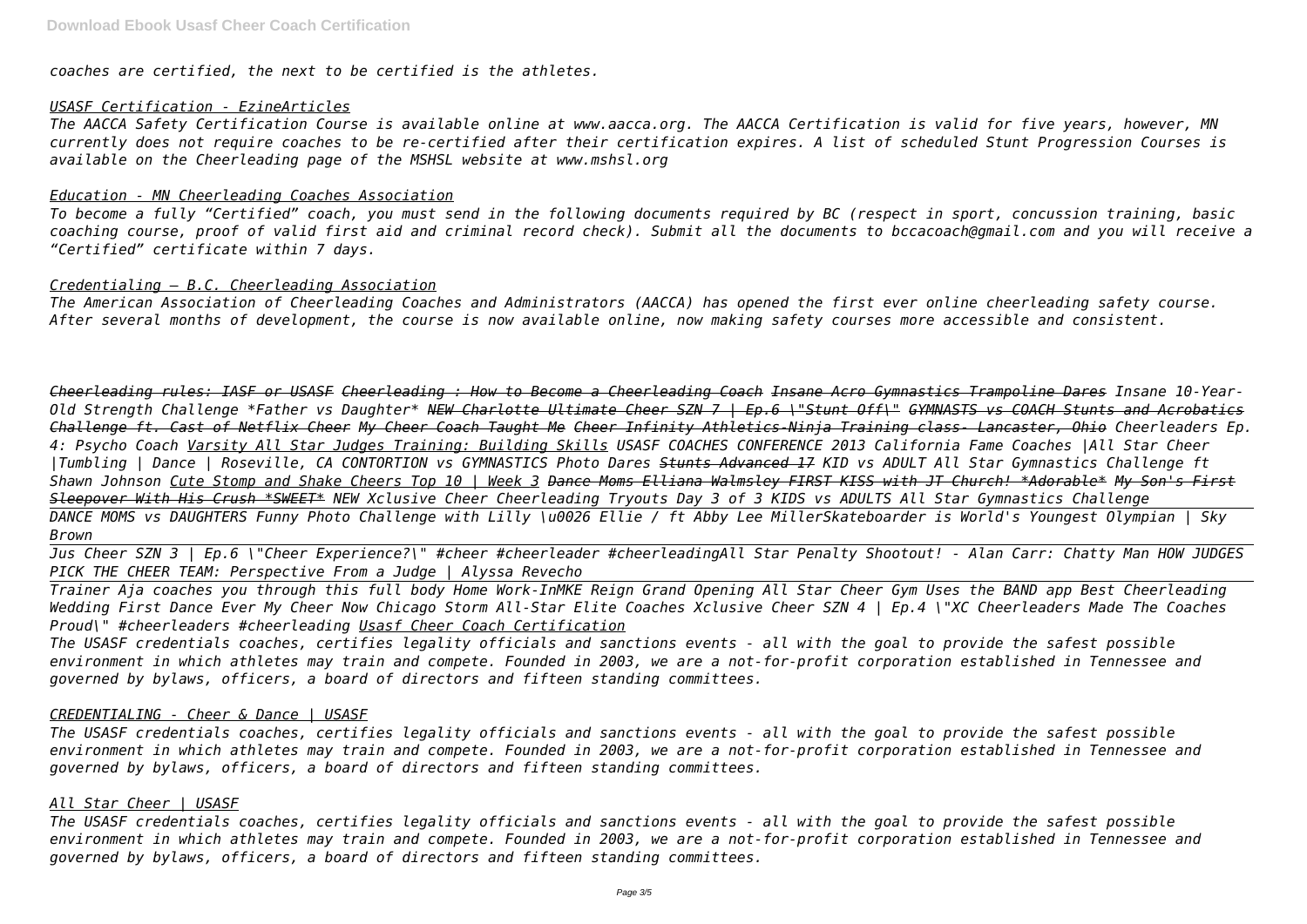## *Coach Membership - Cheer & Dance | USASF*

*Aspiring all-star coaches must be at least 18 years old, pass a background check, and be a career member of USASF to even qualify for credentials. That membership costs \$30 for the first year. It costs a little more to get credentials on the coaching levels. That can range from \$15 to \$30 depending on the skill set.*

## *How to Become a Certified Coach for All-Star Cheerleading ...*

*The USASF trains and certifies Legality Officials for All Star Cheer and All Star Dance on an annual basis. The certification term is based on each annual All Star season. Training courses for certification are available throughout the spring, summer and early fall. Please see below for additional information.*

## *Legality Official Training - Cheer & Dance | USASF*

*The USASF offers a credentialing program for cheer coaches that examines, tests and certifies their proficiency to safely teach building and/or tumbling skills for each level. Coach Development Coach Development*

## *Athletes 1st - Cheer & Dance | USASF*

*The USASF reinforces its rules and safety guidelines through coach credentialing to ensure that cheer coaches are proficient in teaching appropriate skill progressions and safety judge certification that equips safety judges with the knowledge and resources to enforce safety rules during competition.*

*All Star Cheer & Dance Rules | USASF US All Star Federation: - Cheer & Dance | USASF*

# *US All Star Federation: - Cheer & Dance | USASF*

*The USASF credentials coaches, certifies legality officials and sanctions events - all with the goal to provide the safest possible environment in which athletes may train and compete. Founded in 2003, we are a not-for-profit corporation established in Tennessee and governed by bylaws, officers, a board of directors and fifteen standing committees.*

# *U.S. All Star Federation - Cheer & Dance | USASF*

*Cheer Coach Training: Building From the Ground Up Future Cheer, the UK's leader in safety and technical training, is proud to present a new chapter of excellence in coach education: "Building From the Ground Up!" This is the recognised British Cheerleading qualification making you insurable by Hiscox Insurance Ltd and Perkins Slade to teach.*

#### *British Cheerleading - Future Cheer*

*PRICE: 12 months of CCA Membership (\$34/month) COURSE LENGTH: 150 hours DELIVERY: Online home study, practical component & validation, coursework submission CERTIFICATE: CCA Gold Physical Certificate SUITABLE FOR: Cheer coaches looking to achieve a higher standard of certification and coaching knowledge PREREQUISITES: CCA1, CCA2, CCA3, CCA4, CCA5, CCA6, CCA7, CCA8, CCA9, CCA10, CCA11 + folio submission and practical validation. 12 month membership.*

# *Cheer Coach Online Courses | USCCE Accredited*

*Modified version of the USA Cheer Safety & Risk Management Certification geared towards coaching young athletes ; Available under Take a Course in the USA Cheer Member Home; USA Cheer Safety & Risk Management Certification (every 4 years) Available under Take a Course in the USA Cheer Member Home; First Choice Background Screening (every 2 years)*

#### *USA Cheer Coach Membership - USA Cheer*

*Through The United States Center for Coaching Excellence (USCCE), Cheer Conditioning Academy has successfully accredited its coaching education program under the USCCE's National Committee for Accreditation of Coaching Education (NCACE) receiving Domain Specific Level 3*